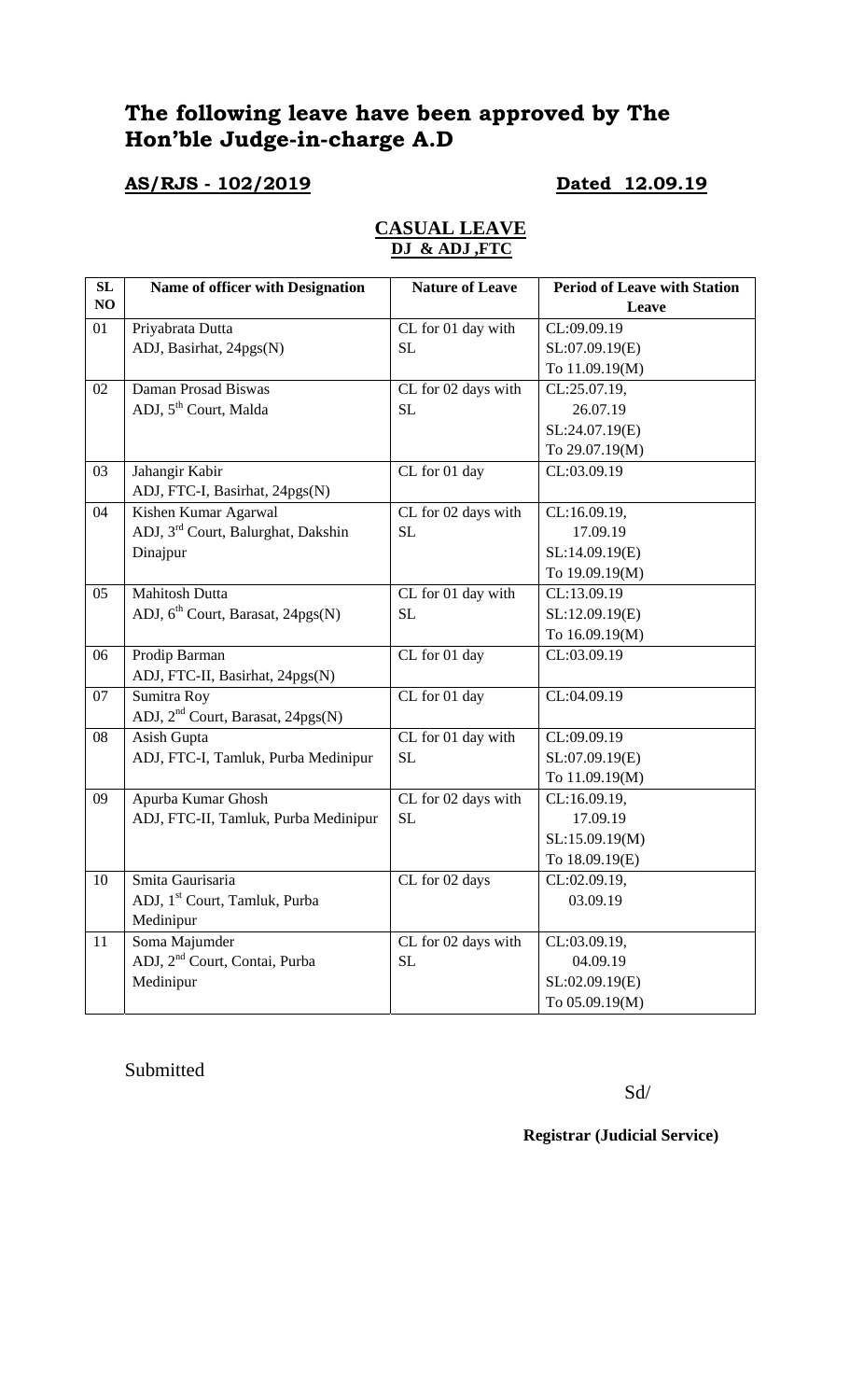# **The following leave have been approved by The Hon'ble Judge-in-charge A.D**

## **AS/RJS - 102/2019 Dated 13.09.19**

### **CASUAL LEAVE DJ & ADJ ,FTC**

| SL | Name of officer with Designation              | <b>Nature of Leave</b> | <b>Period of Leave with Station</b> |
|----|-----------------------------------------------|------------------------|-------------------------------------|
| NO |                                               |                        | Leave                               |
| 01 | Anuruddha Maity                               | CL for 02 days with SL | CL:09.09.19,                        |
|    | ADJ, FTC, Rampurhat, Birbhum                  |                        | 11.09.19                            |
|    |                                               |                        | SL:07.09.19(E)                      |
|    |                                               |                        | To 12.09.19(M)                      |
| 02 | Debabrata Mukherjee                           | CL for 01 day with SL  | CL:09.09.19                         |
|    | ADJ, 1 <sup>st</sup> Court, Islampur, Uttar   |                        | SL:07.09.19(E)                      |
|    | Dinajpur                                      |                        | To 11.09.19(M)                      |
|    |                                               | CL for 01 day with SL  | CL:22.08.19                         |
|    |                                               |                        | SL:21.08.19(E)                      |
|    |                                               |                        | To 26.08.19(M)                      |
| 03 | Dwijendra Nath Roy Barman                     | CL for 01 day with SL  | CL:09.09.19                         |
|    | ADJ, 1 <sup>st</sup> Court, Raiganj, Uttar    |                        | SL:07.09.19(E)                      |
|    | Dinajpur                                      |                        | To 11.09.19(M)                      |
| 04 | Hiranmoy Sanyal                               | CL for 01 day          | CL:29.07.19                         |
|    | ADJ, FTC-III, Malda                           |                        |                                     |
| 05 | Sudipta Bhattacharjee                         | CL for 01 day with SL  | CL:13.09.19                         |
|    | ADJ, Rampurhat, Birbhum                       |                        | SL:12.09.19(E)                      |
|    |                                               |                        | To 16.09.19(M)                      |
| 06 | Indranil Adhikari                             | CL for 02 days with SL | CL:21.09.19,                        |
|    | ADJ, 3 <sup>rd</sup> Court (Spl.), Jalpaiguri |                        | 23.09.19                            |
|    |                                               |                        | SL:20.09.19(E)                      |
|    |                                               |                        | To 24.09.19(M)                      |
| 07 | Ajay Kumar Gupta                              | CL for 01 day          | CL:09.09.19                         |
|    | Chief Judge, City Civil Court                 |                        |                                     |
| 08 | Arjun Mukherjee                               | Cancellation of CL for | Cancellation of CL:11.09.19         |
|    | ADJ, FTC-II, Purba Bardhaman                  | 03 days                | To 13.09.19                         |

Submitted

Sd/

**Registrar (Judicial Service)**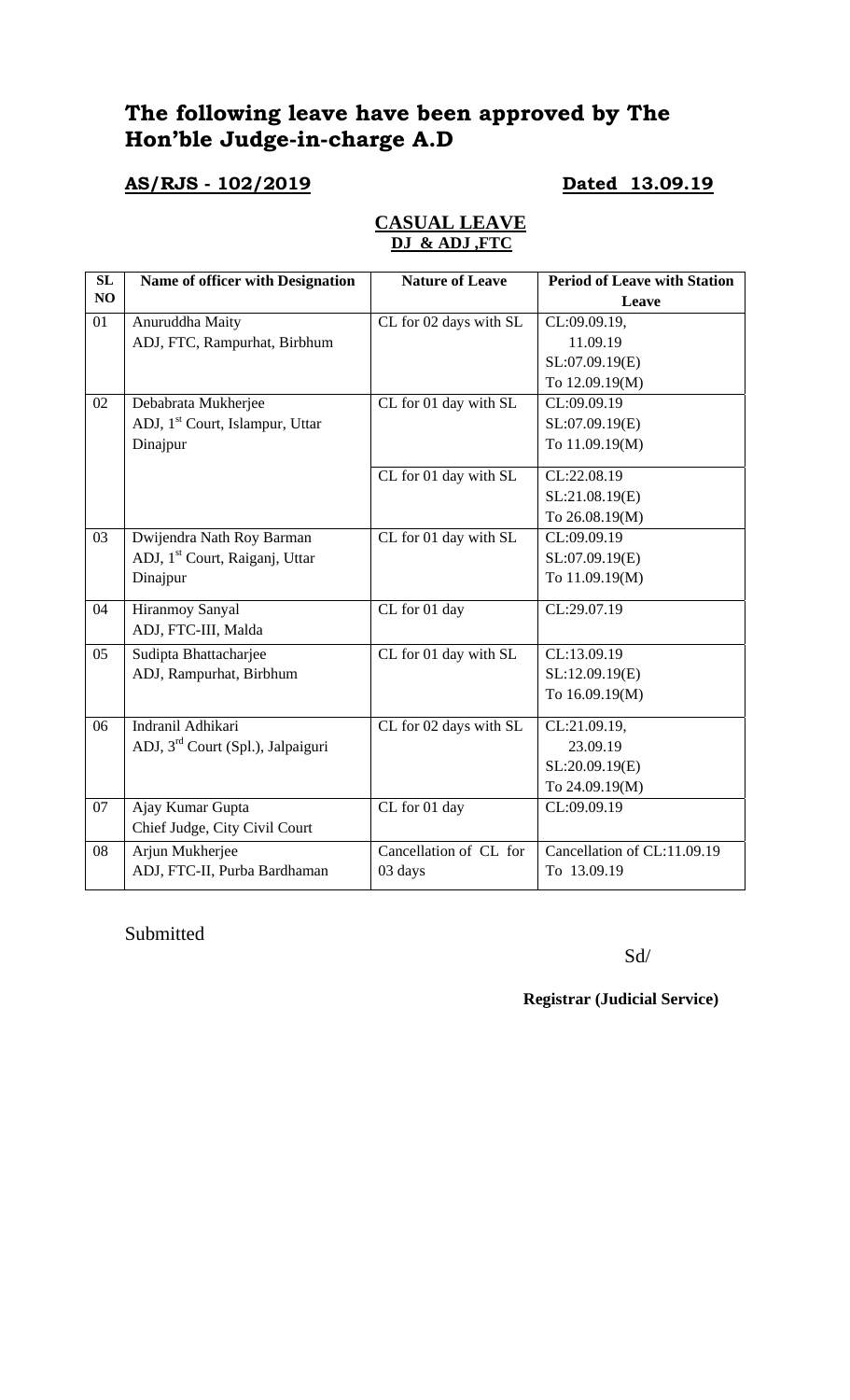## **The following leave have been approved by the Hon'ble Judge-in-Charge A.D.**

## **AS/RJS- 98 /2019 Dated : 13.09.2019**

| SL<br>N <sub>O</sub> | Name of officer with<br><b>Designation</b>                                 | <b>Nature of Leave</b>        | <b>Period of Leave with Station Leave</b> |
|----------------------|----------------------------------------------------------------------------|-------------------------------|-------------------------------------------|
| $\mathbf{1}$         | Sri Bikash Banik<br>ADJ, 1 <sup>st</sup> Court, Contai, Purba<br>Medinipur | Earned Leave for 04 days      | From 02.09.2019 to 05.09.2019             |
| $\overline{2}$       | Sri Sudeb Mitra<br>Chief Judge, Preisdency<br>Small Cause Court, Calcutta  | Earned Leave for 04 days      | From 02.09.2019 to 05.09.2019             |
| 3                    | Sri Prasad Kr. Roy, Judge,<br>$Bench - IV$ , City Civil<br>Court, Calcutta | Commuted Leave for 05<br>days | From 02.09.2019 to 06.09.2019             |
| $\overline{4}$       | Sri Shailendra Kumar Singh<br>ADJ, North & Middle<br>Andaman, Mayabander   | Earned Leave for 19 days      | From 14.10.2019 to 01.11.2019             |

### **DJ / ADJ**

### **ADJ, FTC/CJ(SD)**

| <b>SL</b><br>N <sub>O</sub> | Name of officer with<br><b>Designation</b>                                                                     | <b>Nature of Leave</b>        | <b>Period of Leave with Station Leave</b> |
|-----------------------------|----------------------------------------------------------------------------------------------------------------|-------------------------------|-------------------------------------------|
| 5                           | Smt. Shrutirupa Ghosh (Majee)<br>$CJ(SD)$ , 1 <sup>st</sup> Court, Malda.                                      | Commuted Leave for 07<br>days | From 13.07.2019 to 19.07.2019             |
|                             |                                                                                                                | Earned Leave for 03 days      | From 22.07.2019 to 24.07.2019             |
| 6                           | Smt. Mukulika Sinha<br>$CJ(SD)$ , $2nd$ Court, Malda                                                           | Commuted Leave for<br>20 days | From 06.07.2019 to 25.07.2019             |
| $\overline{7}$              | Subrata Ghosh<br>erstwhile Judge, $5th$ Bench, PSCC,<br>Calcutta now posted as Secretary,<br>DLSA, Murshidabad | Commuted Leave for 04<br>days | From 01.07.2019 to 04.07.2019             |
| 8                           | Sri Ramendra Nath Makhal<br>ADJ, FTC, Baruipur, 24 Pgs (S)                                                     | Commuted Leave for<br>07 days | From 14.08.2019 to 20.08.2019             |

### **ACJM**

| SL<br>N <sub>O</sub> | Name of officer with<br><b>Designation</b>                        | <b>Nature of Leave</b>      | <b>Period of Leave with Station Leave</b> |
|----------------------|-------------------------------------------------------------------|-----------------------------|-------------------------------------------|
| 9                    | Sri Anindya Ray<br>ACJM-cum-CJ(SD), Kakdwip,<br>South 24 Parganas | Earned Leave for 02<br>days | From 15.10.2019 to 16.10.2019             |